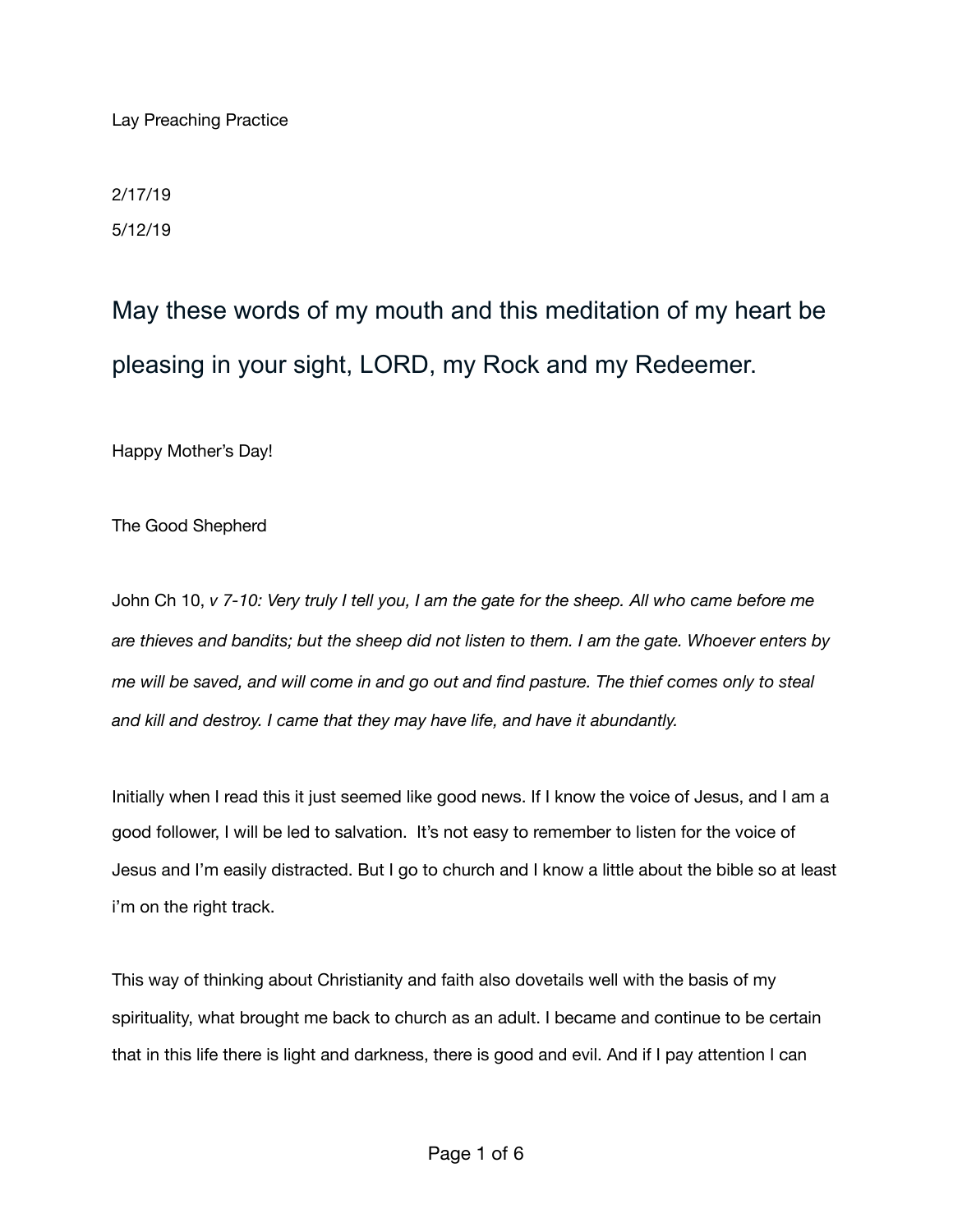pretty confidently know which is a thief and which is a gift. If I tune in I can tell which is love and light and which is hatred and darkness. And they both exist in this world.

As a substance abuse counselor I daily see how street drugs are thieves. The places people go to feed their addiction are full of bandits. There is no abundant life through untreated addiction, and there is often death.

Contrast this with St Andrews, which for me, is always full of light. Being a member, attending services doesn't mean we will live forever, but I can without hesitation say that this is a Good place. Maybe even, a gate to an abundant life.

So that is all good. Easy breezy. But as I looked at it more deeply I found there is more going on in John's chapter about the Good Shepherd. In Dwelling in the Word, in the Homiletical Perspective, Cynthia A. Jarvis points to Jesus stating that he is the gate.

V 7: *Very truly I tell you, I am the gate for the sheep.* 

*and V 9: I am the gate.*

She then explores this in great detail. What do gates do? What they are for? As she puts it,

"*Does Christ as the gate keep the flock from corruption by the world, or did God so love the world that the gate swings open for the lost sheep in particular?"* 

One thing I particularly like about being an Episcopalian is how inclusive it is;

I mean we pray for EVERYBODY! There is an online version of the book of common prayer [\(www.bcponline.org\)](http://www.bcponline.org) and I took a look at the section on Prayers and Thanksgiving with the idea of including the list of those prayers here, I figured it would be easier if I could just do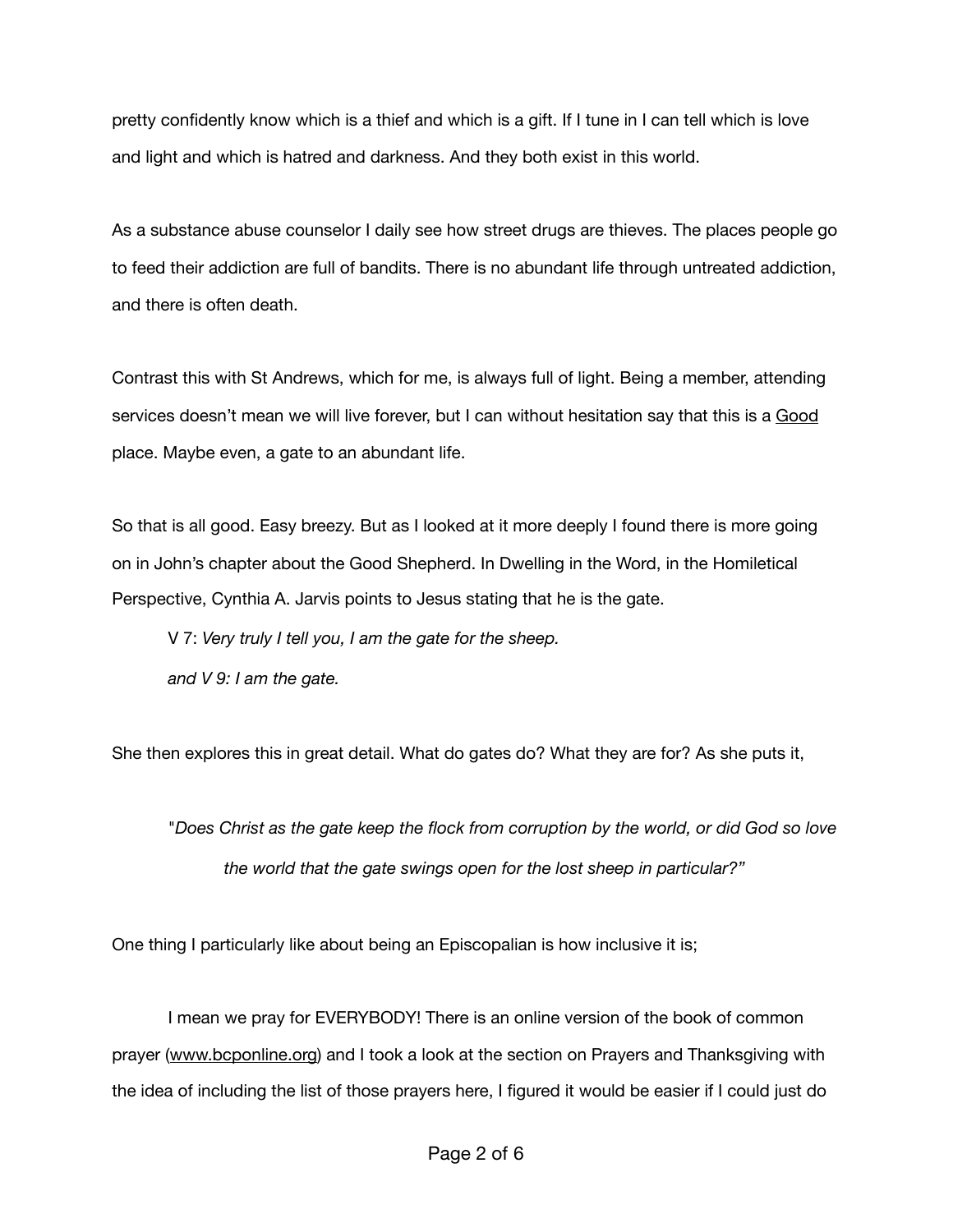a cut and paste thing. But it is a really long list! I mean I kept scrolling and scrolling - it seemed endless! So after that exercise I really do think we do pray for everyone, and especially the marginalized. This feels to me like we are including all of these different sorts of people with all of their different sorts of problems. And I personally believe that this is what we are called to do.

In my work as a therapist I work with sometimes very marginalized people. And I have seen the damage when they are shut out.

For example one young client, who was not-white, abandoned… one could say thrown away, at birth. He grew up knowing the story of his birth and how entirely unwanted he was. He was adopted by a local family who were touched by his story and his need. But this very white, very well-meaning family had difficulties and struggles of their own. And despite seemingly good intentions, they simply did not have the ability to support this emotionally damaged and different looking and behaving child.

This client was a young man when I met him. He had a severe substance abuse problem. He had legal problems related to his substance abuse and a bad habit of acting out at exactly the wrong times. He was also a highly intelligent, sensitive and creative young man who loved to entertain and could dream up, create and run events and businesses and just all kinds of things. He had great ideas and no fear of hard work. He wanted so much to help everyone around him.

And he had shockingly low self esteem. Once you scratched the surface it was obvious that no matter what he did, he continued to think of himself as garbage.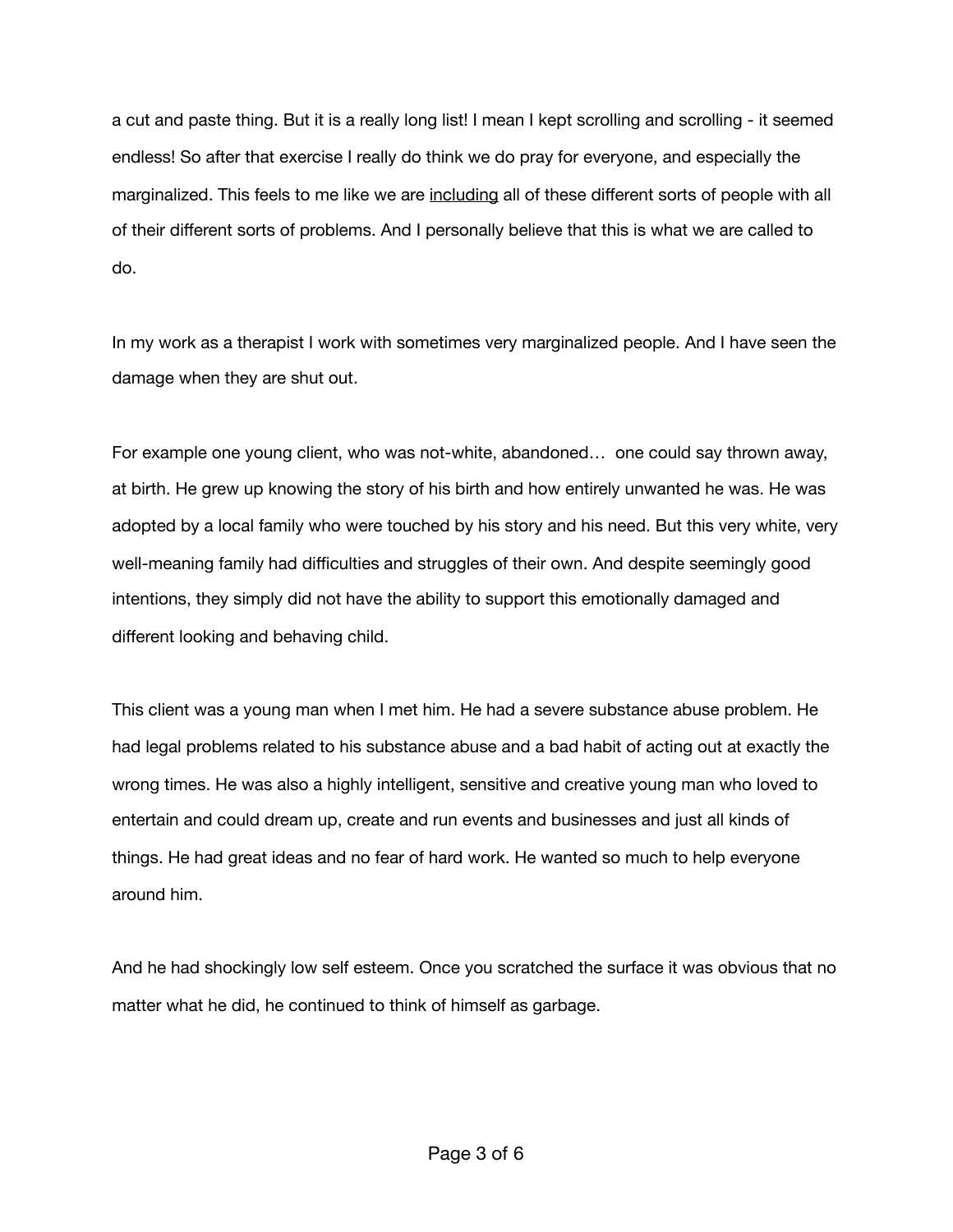This client's greatest desire was to feel truly a part of something. To be seen as having value and to feel accepted and wanted. As a teenager, he found that in an evangelical church. He told me how excited he was about Jesus, and God - a heavenly father. He had no idea who or where his earthly father was. He felt included and wanted in this congregation. For a short time he found happiness, a better life; a pasture where he belonged; a place of light and love that was meant for him. He was maybe, finally inside of the gate.

But there was a problem. At about the same time he was falling passionately and completely in love with this church community and with Christianity, he was also becoming more and more certain that he was gay. And in this evangelical church you weren't allowed to be gay.

This church told him that being gay was a sin, and he believed them. They told him that they were going to help him, to fix him, and to make him an acceptable church member and christian. Otherwise, they were going to have to close the gate. Jesus would not approve of him. His heavenly father, God, would turn away from him. But it was ok, because all he had to do was stop being gay. And he would try, repeatedly and with great determination. But he was not successful. And he finally gave up. This became another example that proved to him that he was not good enough, he was at his core bad and he would never be accepted into anything good. And this is when the substance abuse and legal problems took off.

When he told me this story 10 years later, I told him about St Andrews! That there was a place of light and love that would embrace him! I told him that I believed that Jesus does love him as he is - the evidence being his wonderful talents and all of the help he has given to so many people! How could someone full of darkness do all of these good things? There must be good in him. But he couldn't believe it. His belief that he was shameful and bad, and that Jesus could not possibly love him as he was, was impenetrable, at least by me. The darkness he fought was inside of him.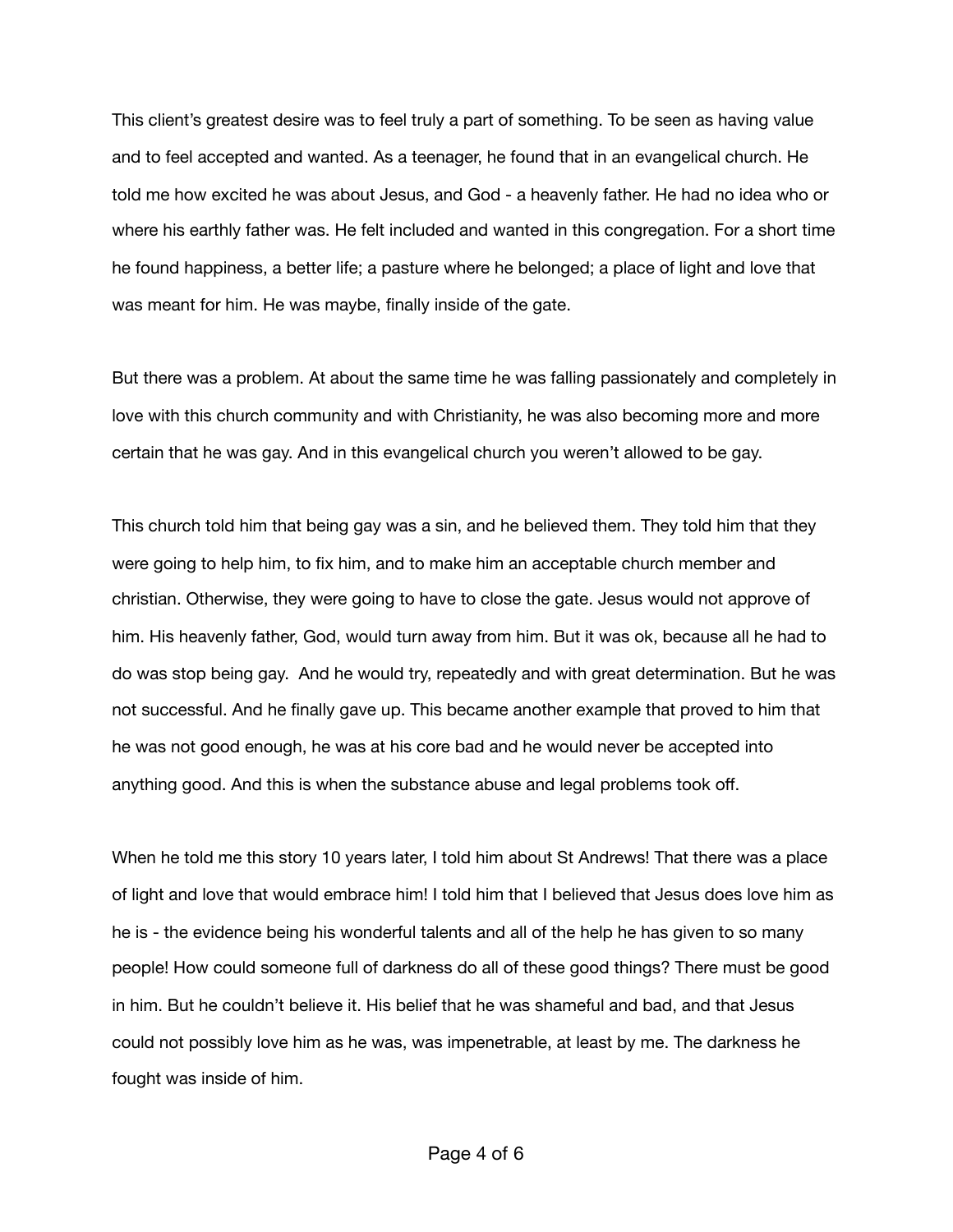Where is he now? The last I knew he was an active member of a different evangelical church where he was trying to fit in and follow the rules. He called and told me he was now heterosexual and dating women. I knew that he had never in his life spoken of any attraction to women, and I found it hard to believe. But I supported him and wished him well. Who knows, maybe he will find happiness in this way. That's all he wants, that's all he has ever wanted. To be included and feel at home. And he desperately wants Jesus and the church to be a part of his life. And thinking about him helps me to remember that feeling like I belong in a place like St Andrews is a gift. I wish this gift for my client now and forever. I wish this for everyone, especially those who don't think they deserve it.

I am no biblical scholar and I would never want to try to tell people what to think about this passage or any other. I think we are all supposed to figure it out for ourselves. It's wonderful to have a priest who can so eloquently bring the Sunday readings to life for us. One thing this Lay Preaching process has shown me is how really wonderfully talented and generous and full of heart Roger is every Sunday. And he makes it look so simple and easy and at least for me it's not!

So when I get sad, or worried, or confused I reach back to some of the old standards. Things I know I can believe in, that I know are good. For example the prayer attributed to St Francis. Which by the way is the 11th Step Prayer of Alcoholics Anonymous, so I'm told…

## **The Prayer attributed to St. Francis**

Lord, make me an instrument of your peace, Where there is hatred, let me sow love; Where there is injury, pardon; Where there is doubt, faith;